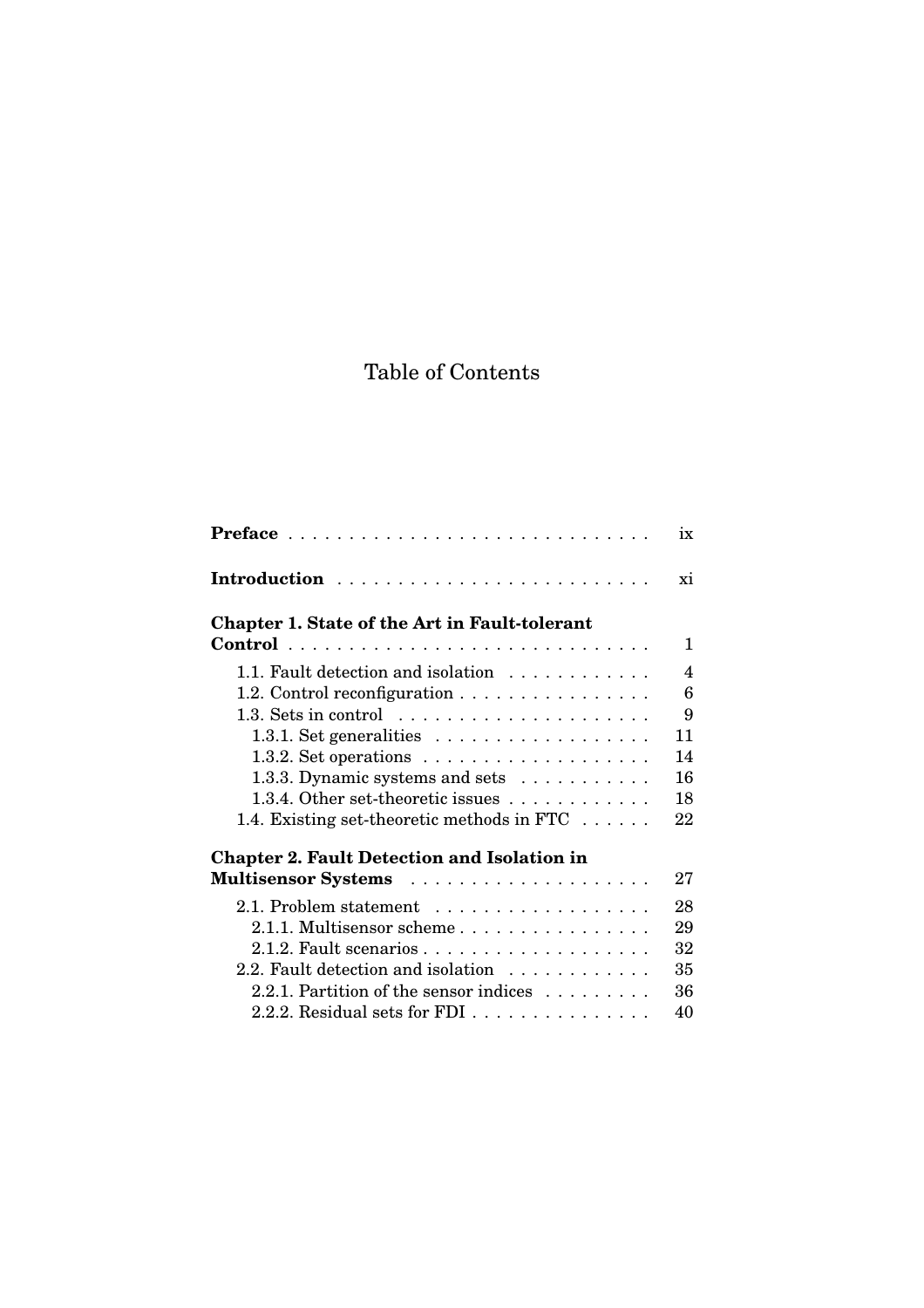| vi Set-theoretic Fault-tolerant Control |
|-----------------------------------------|
|                                         |

| 2.3. Recovery mechanism                              | 45  |
|------------------------------------------------------|-----|
| 2.3.1. Necessary and sufficient conditions           | 46  |
| 2.3.2. Construction of set $S_j^R$                   | 48  |
| 2.3.3. Inclusion time computation                    | 51  |
|                                                      |     |
| <b>Chapter 3. Residual Generation and Reference</b>  |     |
|                                                      | 55  |
|                                                      | 56  |
| 3.1.1. Measurement equations residual                | 57  |
| 3.1.2. Observer-based residual                       | 58  |
| 3.1.3. Receding observation window-based residual    | 62  |
| 3.2. Reference governor synthesis                    | 68  |
|                                                      |     |
| <b>Chapter 4. Reconfiguration of the Control</b>     |     |
| Mechanism for Fault-tolerant Control                 | 73  |
| 4.1. Active FTC with fix gain feedback               | 76  |
| 4.1.1. Fix gain feedback synthesis                   | 81  |
| 4.1.2. Reference governor synthesis                  | 86  |
| 4.2. Active FTC with MPC control                     | 89  |
| 4.2.1. A classic MPC design                          | 89  |
| 4.2.2. Toward a cooperative view of FTC-MPC          | 93  |
| 4.3. Passive FTC control                             | 96  |
| 4.3.1. Quadratic cost function                       | 98  |
| 4.3.2. Penalty function using the gauge function of  |     |
| the healthy invariant set                            | 99  |
|                                                      |     |
| <b>Chapter 5. Related Problems and Applications </b> | 103 |
| 5.1. Set-theoretic issues                            | 103 |
| 5.1.1. Over-approximation methods                    | 104 |
| 5.1.2. Convergence time issues                       | 105 |
| 5.1.3. Cyclic invariance for dwell-time systems      | 110 |
| 5.2. Illustrative examples                           | 113 |
| 5.2.1. Fault detection and isolation                 | 114 |
| 5.2.2. Recovery mechanism                            | 115 |